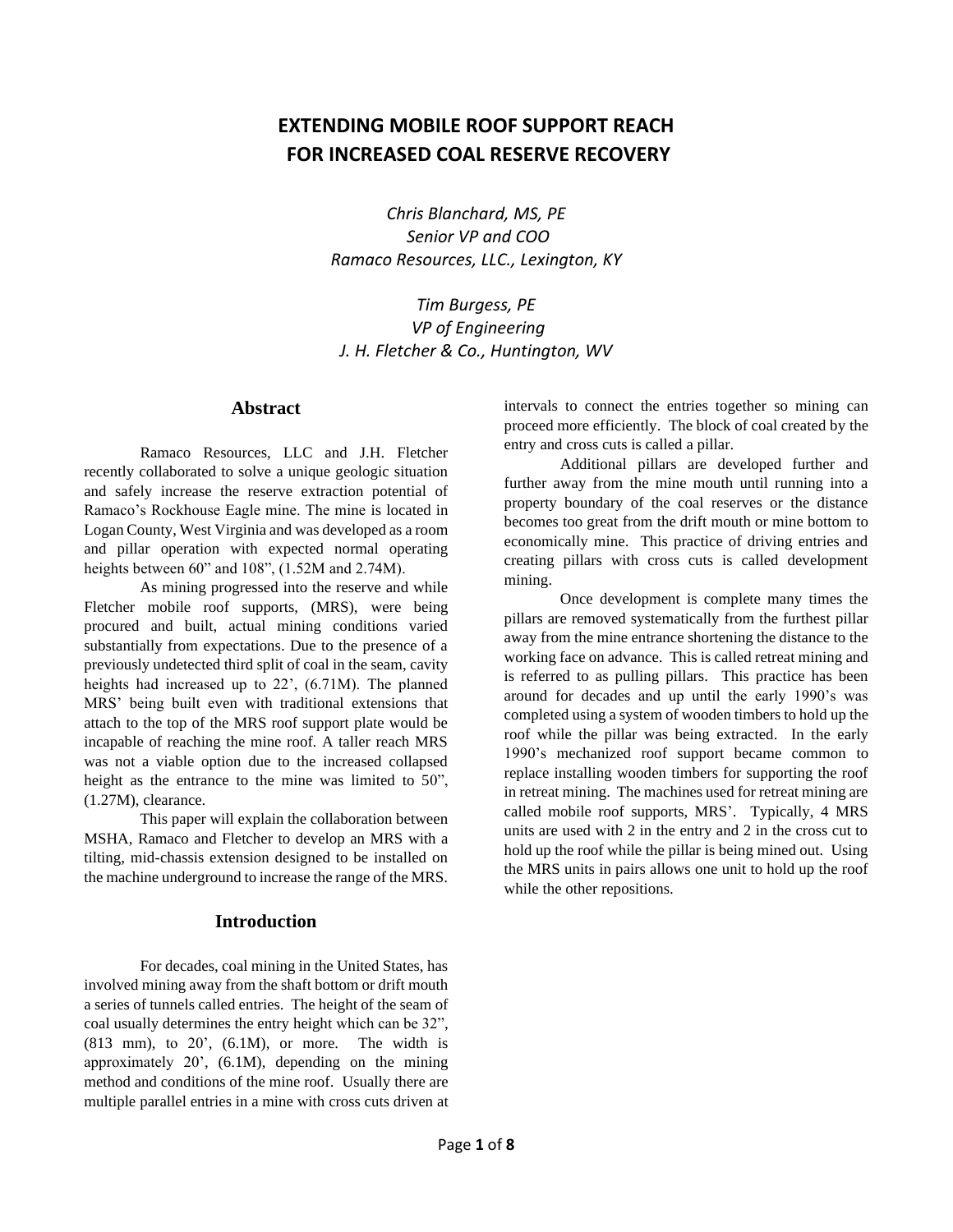

Figure 1. Mobile Roof Supports underground deployed in pairs.

MRS capacity is commonly 600 – 800 tons, (544- 746 tonnes), nominal. The machines consist of 4 hydraulic cylinders connected to a chassis and roof support plate. Between the chassis and roof support plate is a system of lemniscate links to train the cylinders to extend to the roof in a relatively straight line and to provide horizontal support.



Figure 2. Typical Mobile Roof Support

An MRS is a radio remote controlled machine where one transmitter can control all 4 MRS units one at a time or each MRS unit can have a dedicated radio transmitter. There is an onboard hydraulic system with a pump powered by an explosion proof electric motor, commonly a 50-75 hp, (37-56 kW), motor. For power an onboard cable reel handles the cable from a power source to the four machines. The chassis is in contact with the

ground using drum miner style crawlers. The cable reel, electrical enclosure and other items are protected within a plow which helps push debris out of the way during relocation of the machines. Finally, the open sides of the mobile roof support are protected from gob/goaf or other rocks rushing in under the elevated roof support plate by an interwoven mesh consisting of chain and wire rope.

There are several different retreat mining methods using MRS units but this paper won't go into detail on the differences. What is important to understand are the mechanical workings of the MRS units. The MRS units are like hydraulic cylinders, there is a collapsed length/height and stroke allowing an extended length/height to be calculated. Because some dead space is required stroke is directly related to the collapsed height.

Common size ranges, with some slight variations for different ground clearances, for MRS units are 32"- 63", (0.8-1.6M), 42"-86", (1.1-2.2M), 50"-110", (1.3- 2.8M), and 57"-144", (1.4-3.7M). For machines over 144", (3.7M), extended height it is required the machines have a side to side tilt capability of approximately 5 degrees each way. One of the reasons for this is better stability under roof loading. Another reason is because two of these side by side in a 20', (6.1M), entry is a tight fit. On uneven floor the roof plates can become entangled. For example, a 14', (4.3M), tall MRS on a 5 degree angle created by uneven bottom conditions causes the roof support plate to displace laterally approximately 2', (610mm).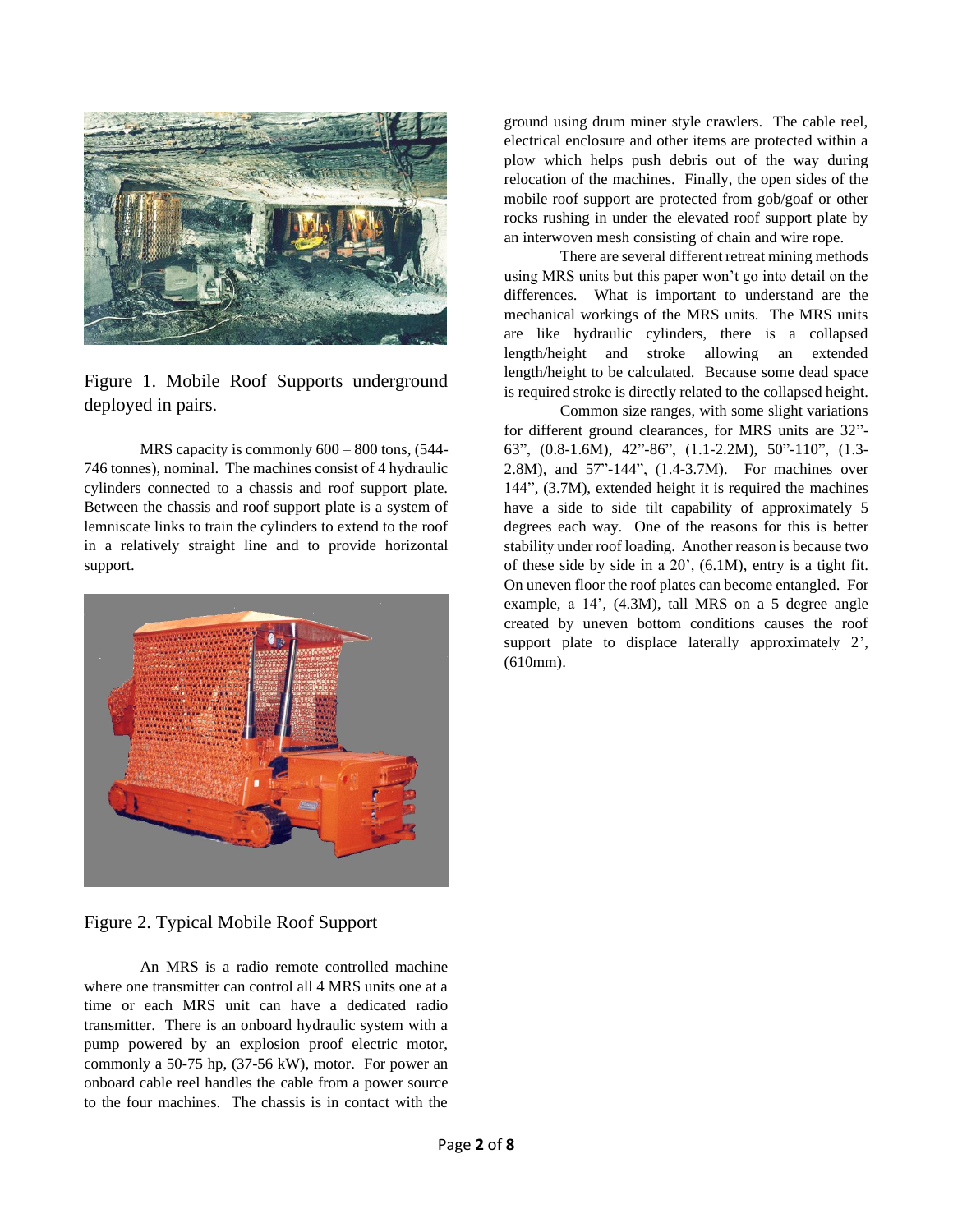

Figure 3. Tilting type MRS unit

The tilting lemniscate linkage chassis addresses this problem but is an uneconomical post production machine option. It has to be built into the machine chassis by dividing the chassis into an upper and lower section connected together with a large pivot pin. A single tilt cylinder is added with anchors on each section of chassis and operator remote controlled using the transmitter. The ability to tilt the chassis is key for high reach MRS units but it has to be planned ahead of time when sourcing the MRS units.

It has been common practice to install an OEM roof support plate extension which is a steel box up to 25", (635mm), tall that is strapped with load binders to the machines roof support plate. This height is limited because of the same reason as explained for the need of a tilting lemniscate linkage system. Too much extension stacked on the top of the roof support plate can become unstable or entangled with the rib or adjacent machine. The extension is installable underground but directly adds to both collapsed and extended height of the machine the same as the height of the extension.

The Rockhouse Eagle mine is located within Ramaco's Elk Creek complex located in Logan and Wyoming Counties, West Virginia. This complex and these reserves were acquired in 2012 by Ramaco as a greenfield development. In 2016, active development of the complex was initiated with construction of a new preparation plant and loadout and development of multiple underground mines, including Rockhouse Eagle.

The Rockhouse Eagle reserve was developed as a drift mine. The bulk of the reserve to be mined was anticipated to have normal seam heights of 60"-78", (1.5- 2M), with mining confined to the Eagle seam of coal with typical in-seam and out-of-seam dilution. Coredrilling had identified one area of the mine where a lower seam of coal, locally referred to as the #2 Gas Seam, would converge with the upper Eagle Seam resulting in total cavity heights up to 12', (3.7M), in height, including the interburden between seams. Due to projected favorable economics, this dual-seam mining zone was targeted for early development and mining and was expected to persist for 18-24 months in this thicker area.

The decision to acquire new MRS' which could operate in the  $50^{\circ}$ -110 $^{\circ}$ ,  $(1.3$ -2.8M), range was made because it would allow operation at the thinner expected range of seam heights, and with extensions, would allow up to 144", (3.7M), to be mined in the dual-seam zone as long as it persisted. This sized set of MRS' also would be compatible with the seam heights at other of Ramaco's underground mines, allowing the set to be utilized at multiple locations and further justifying the capital expenditure. While not expected to be a significant amount of the reserve, areas of the dual-seam zone in excess of 12.5 feet, (3.8M), were planned to be first-mined due to the inability to safely support the roof during pillar extraction. Accordingly, and with the best information known at the time, an order for a new set of 50"-110", (1270-2794mm), MRS' was made with J.H. Fletcher with approximately a ten-month lead time.

# **Problem**

Following the placement of the initial order mining progressed approximately as anticipated at the Rockhouse mine while material procurement and MRS construction stayed on schedule at JH Fletcher. However, in December of 2017, the mine began to encounter unforeseen geologic conditions. The convergence of the Eagle and the #2 Gas Seams occurred somewhat earlier than core drilling and gridding had projected and the seam thicknesses of both coal horizons was augmented by the addition of a thin lower coal seam, below the #2 Gas Seam which had not been modelled by the geologists. This "Lower #2 Gas Seam" added approximately 18",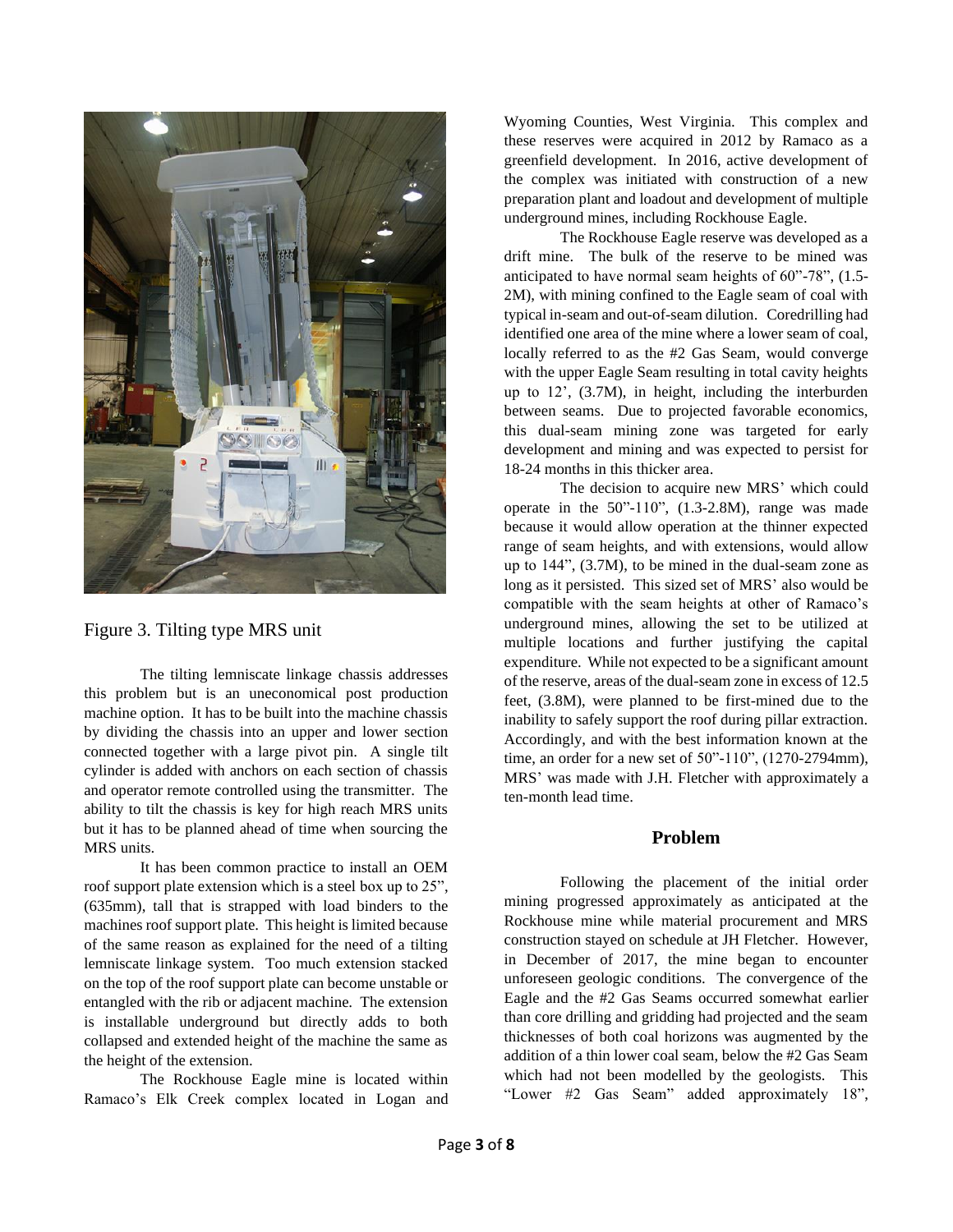(457mm), of additional seam height throughout the dualseam zone making the average mining heights 12'-14', (3.7-4.3M), which was at or exceeded the maximum heights that the ordered MRSs could safely operate within.

By late January of 2018, an additional problem/opportunity presented itself. From the roof, a fourth mineable seam of coal had locally presented itself. This seam, referred to as the Eagle Rider, was not present in previously drilled coreholes, outcrop measurements taken, or adjacent underground mining in the area. However, the seam converged with the other three horizons with an interburden of in-seam rock of 18"-36", (457- 914mm), and coal thickness of 12"-24", (305-610mm). The addition of this coal and in-seam rock brought typical mining heights to between 16'-17', (4.9-5.2M), with locally higher cavity heights up to a maximum of 22', (6.7M).

Due to the extreme seam heights and the presence of multiple seam interaction from underground mining in seams above at approximately 120', (3.7M), 300', (91M), and 600', (183M), pillar dimensions were extremely large, as much as 72' x 122', (22-37M), in one area of the mine. Due to height to width ratios, the pillars were similarly largely sized whether first or second mining was considered. Ramaco determined that it was economically desirable to retreat mine in the high cavity areas if the work could be done with MRSs and if it could be done safely.

While consideration was given to ordering a larger set of MRSs which were capable of reaching mine heights of  $16'$ -20', (4.9-6.1M), this was quickly discarded as a viable option for a number of reasons. First, the leadtime to build the new, larger set would not have met the mine development timeline required and there were concerns that ground conditions could deteriorate if these tall pillars were mined and then allowed to sit an additional 10-12 months while bigger equipment was procured. Secondly and perhaps most importantly, the collapsed height of the larger machines would not fit inside the drift openings of the Eagle mine where the single bench Eagle seam was mined. Typical mining heights in this area were 50", (1.3M), although a single entry had been mined at 66", (1.7M), initially to allow the anticipated higher seam continuous miners, roof bolters and shuttle cars to be brought into the mine. The larger MRS units had a collapsed height of 92", (2.4M), and would not fit into the mine.



Figure 4. MRS Extension, (OEM and mine supplied wood layer), located adjacent to Rockhouse Eagle Face-up and Coal Outcrop

Finally, the economic justification of a larger set of MRS' which at that time only had a projected useful area of approximately 120-130 pillars could not be justified.

Ramaco endeavored to validate that mining in this high seam area could be completed in a manner that was safe for the employees and also did not endanger the structural integrity of the overall mine (i.e. pillar stresses causing rides or pillar failures). Prior to engaging in further design consultation with JH Fletcher, Ramaco engaged a third-party mining engineering company to perform a boundary element analysis on the mine, taking into account seam heights, multiple seam overmining (including pillar workings in overmining) and overburden stress. The LaModel software package was utilized for this work. The results of this analysis showing a mining sequence that keep stress levels at acceptable levels and was incorporated into the mining plans.

At this time, convinced that pillaring could be done safely if a machine could be developed to reach the roof, Ramaco and JH Fletcher began meetings to design a unique machine that was able to be used in lower seam heights, while still reaching the full seam heights anticipated at the Rockhouse Eagle mine while also not abandoning the progress made on the originally ordered **MRSs**.

#### **Solution**

During the time the tilting chassis extension concept was being considered by Ramaco the MRS units were progressing toward final assembly. Once the tilting chassis extension idea was accepted the design proceeded. A solution was arrived at during discussions between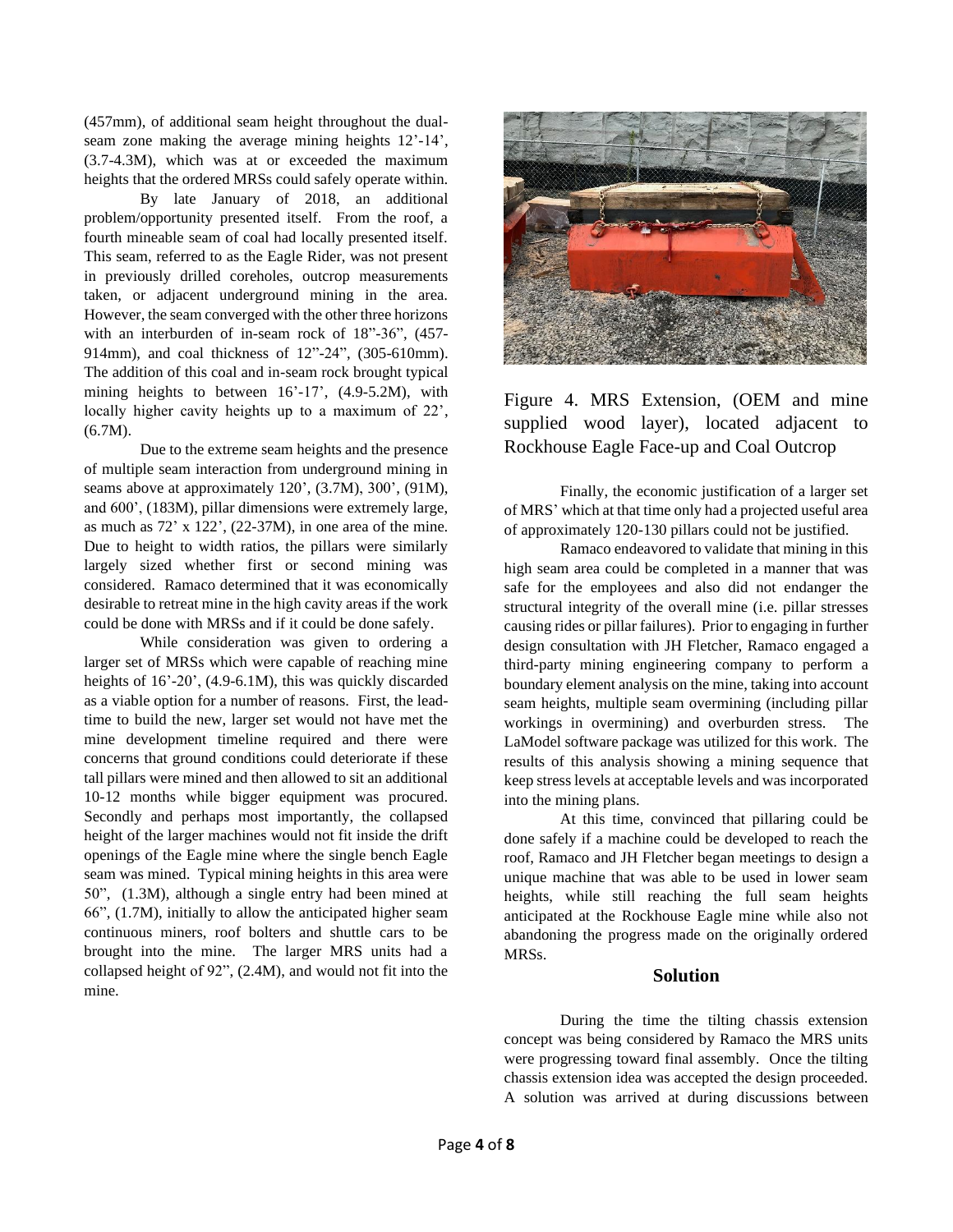Ramaco and Fletcher of adding a chassis extension that incorporated the tilting mechanism and increasing the reach once installed. In combination with the extension on top of the roof support plate the reach could be around 17', (5.2M). A machine of this reach would be over 10', (3.0M), height collapsed.

The solution allowed the use of the existing raise cylinders, lower chassis, roof support plate, lower lemniscate link, upper lemniscate link, caving shield, control link, hydraulic tank, crawlers, plow, electrics, hydraulics and chain curtain. The new items required for the tilting chassis extension were a lower tilting chassis, upper tilting chassis, pins, tilt cylinder, new electric motor, new control valve, chain curtain extension and hose extension kit.

#### **Design**

The MRS chassis is a high strength steel structure between two special heavy duty miner type crawlers meant to take a nominal load of 800 tons of external load onto the roof support plate. Smaller horizontal loads are also transmitted to the crawlers and chassis through the lemniscate linkages that ensure nearly vertical travel of the roof support plate from collapsed to extended. The roof load onto the chassis varies slightly depending on the height of the MRS units due to the change of the angle of the main support cylinders.

The lifting cylinders rest into four bowls placed on the bottom plate of the chassis. Trunnions on the cylinders allow movement but prevent the cylinders from becoming dislodged from the bowls. The tops of the cylinders have a ball and socket connection to the roof support plate to allow for uneven roof, front to back or side to side.

The bowls on the chassis were used to provide a locational function, they defined the correct location of the lower tilting chassis extension to be attached to the chassis. The bowl was a known location for supporting the loads placed on the machine from the roof. Since the bowls were known to support the loads it saved time in the design since known loads were similar from cylinders or the lower half of the chassis extension.

The pins and bushings used in the chassis extension pivot was the same components used in the already existing high reach MRS units, these did not need reinvented since the loads were very similar.

The upper chassis extension likewise used previous design knowledge to shorten the design process of figuring out structure, materials, pins, bushings, bowls, tilt cylinder and lemniscate connections. Chain curtain extension pieces were added by simply using shackles to connect curtains together. Jumper hoses was added to all hoses that were required to run from the original location to an elevated location on the upper tilting chassis extension half. Most of these were the raise cylinder hoses. The total tilting chassis extension height added to the MRS units was 60", (1524mm).

While the design solution was unique a lot of tried and true designs were incorporated together. To increase the reach even further a traditional roof support plate extension was added on top of the roof support plate using load binders and chains to secure them in place. The maximum OEM roof support plate height is 25", (300mm).

The mine worked with MSHA to add another 18", (457mm), of hardwood blocking on top of the OEM roof support plate. This wooden extension was also chained into place. See Figure 4.

Total extension height added to the 50"/110", (1.3—2.8M), machine was 60", (1524mm), from the tilting chassis plus 25", (300mm), from OEM roof support plate extension plus 18", (457mm), of mine installed hardwood for a total of 103", (2616mm), of extension. This changed the collapsed and extended height to 153"/213", (3.9-5.4M), almost 18', (5.5M), total reach.

The MRS delivery was delayed only a few months to allow the tilting chassis extension to be fitted to try to head off any unforeseen problems that may occur trying to install the extension underground.

## **Underground Installation**

A well thought out plan was put in place to make sure the assembly and disassembly of the machine went safe and smooth. The MRS units were delivered to the mine and taken underground inby the lower clearance part of the mine. In a 12', (3.7M), seam height section of the mine, I-beams was roof bolted in place crossways in the mine entry approximately 7', (2.1M), apart. These I-beams were approximately 16', (4.9M), long almost reaching from rib to rib. Under the ends of the I-beams vertical posts were added to augment the strength provided by the roof bolts connecting the I-beam to the roof. Approximately 10 I-beams were placed parallel down this work area entry.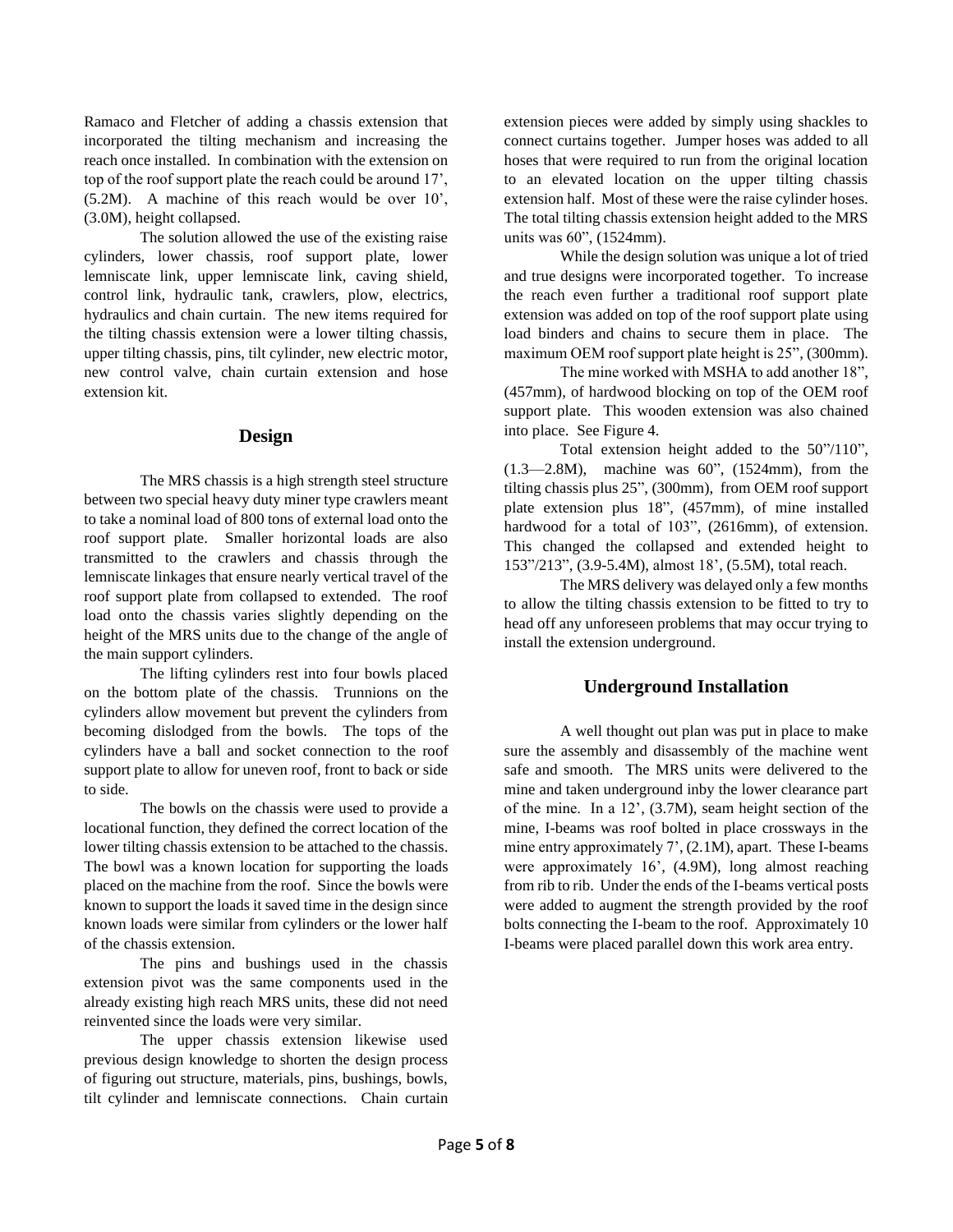

Figure 5. Suspending Roof Support Plate, Chain Side Curtains, Caving Shield and Lemniscate linkages.



Figure 6. Mobile Roof Support Disassembly and Assembly Area

The I-beams allowed connection of chain falls and winches to lift the loads required for assembly and disassembly of the machine components.

Under one set of I-beams the roof support plate was removed from an MRS and left suspended. The machine was trammed forward to the next set of I-beams so the 4 raise cylinders, caving shield and lemniscate linkages, could be removed and also left suspended. Note, the lemniscate linkages and caving shield were tack welded together to make them lift as a single unit instead of three individual components.

Down the assembly line of additional I-beams the tilting chassis lower half was hauled into place and suspended. Next came the upper tilting chassis half which was also suspended from I-beams.

To begin reassembly of the MRS, the stripped chassis was trammed into place under the lower tilting chassis extension half. This tilting chassis extension half was lowered into the MRS chassis and bolted into place using previously located connection points. The bowls in the chassis help locate these large components together.

Next step was to tram the machine again to a location under the upper tilting chassis half. This component was lowered and the upper and lower tilting chassis halves were pinned together. The tilt cylinder was added, marrying the two halves together allowing  $+/-5$ degrees of tilt for the machine above the tilt cylinder pin.

The machine was reversed down the assembly line until it was located under the four raise cylinders, caving shield and lemniscate linkages. Lowering these components onto and connecting took a large amount of time because of not only the many pin connections but hose extensions had to be added.

Once the next step of the process was ready to proceed it required another relocation to locate the machine under the suspended roof support plate. Once this was lowered and pinned in place, extensions for the chain curtains were added.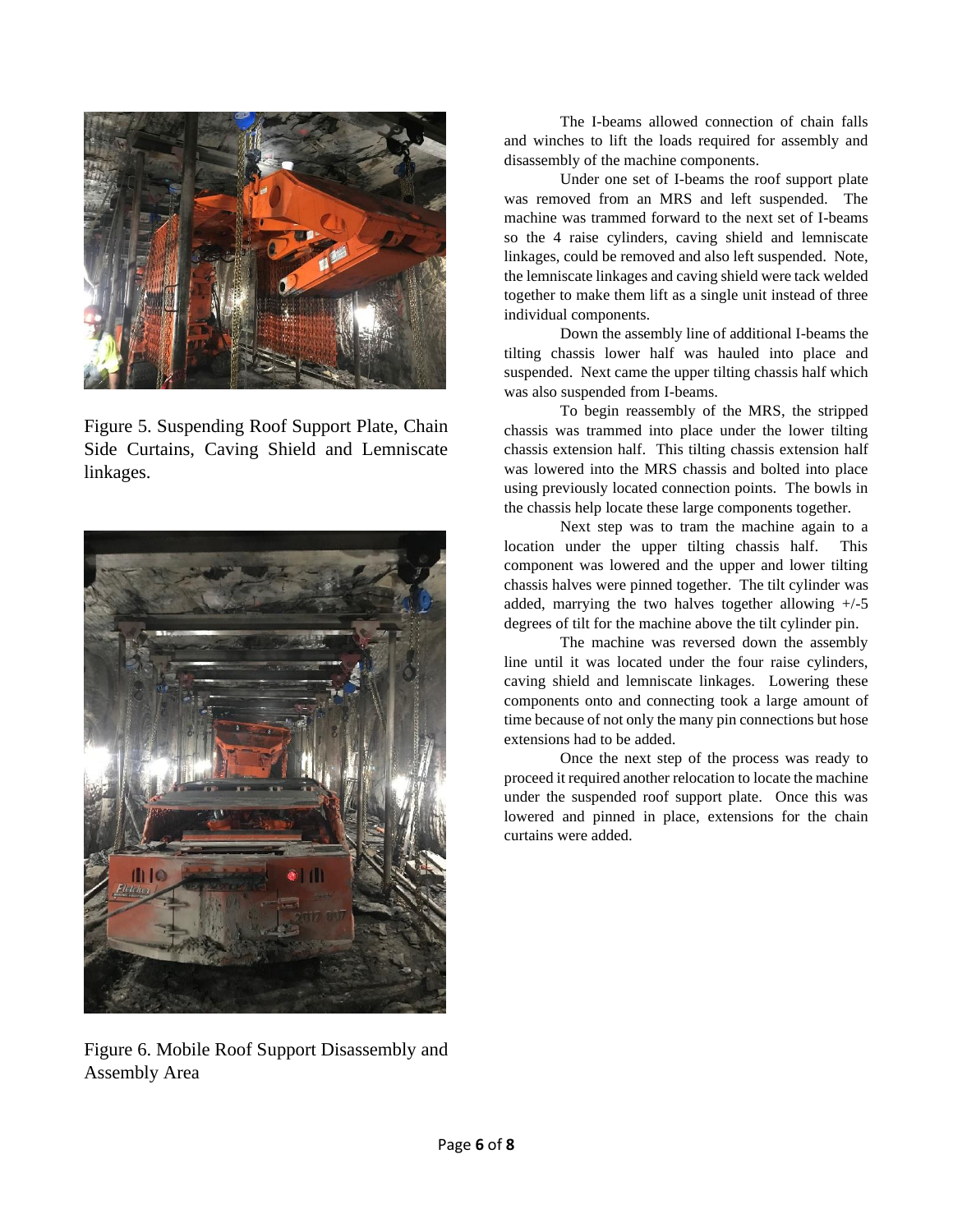

Figure 7. Fully Assembled Mobile Roof Support Underground, (except roof plate extensions)

The total amount of suspended weight removed from the machine before adding the tilting chassis extension, was approximately 21,000 lbs, (9525 kg).

Using the I-beams where the tilting chassis halves were suspended the OEM roof support plate extension and mine supplied wooden extension were hoisted to the roof allowing the MRS to tram underneath so these components could be added making the final machine ready to go into the retreat mining workings.

The new extension components added to the machine was approximately 19,000 lbs, (8618 kg).



Figure 8. Cad model of MRS with tilting chassis and Roof Support Plate Extensions, (chain side curtains not shown).

#### **Results**

Once the MRSs were fully assembled they were commissioned and put into service almost immediately and with their highest reach required. Although there were typical start-up issues that would be expected with any new machine, the MRSs worked as designed, provided the required ground stability and allowed a much higher reserve extraction ratio.

The collaborative effort helped Ramaco not only to mine a higher percentage of its reserves, but also reduced the capital expenditures that otherwise would have been required if a stand-alone high-seam set of MRS' were purchased and constructed and installed underground at the Eagle Mine. At the time that the purchasing decision was being made, the mine only expected to recover 125 of these high seam pillars. While these pillars contained over 200,000 clean tons, (181,437 tonnes), of metallurgical coal that could be extracted using MRS' that would otherwise be stranded, this would have created a marginal return on investment for specially built set of MRS' just for this projected use. Furthermore, without any similarly sized reserves in Ramaco's current portfolio, the prospects for